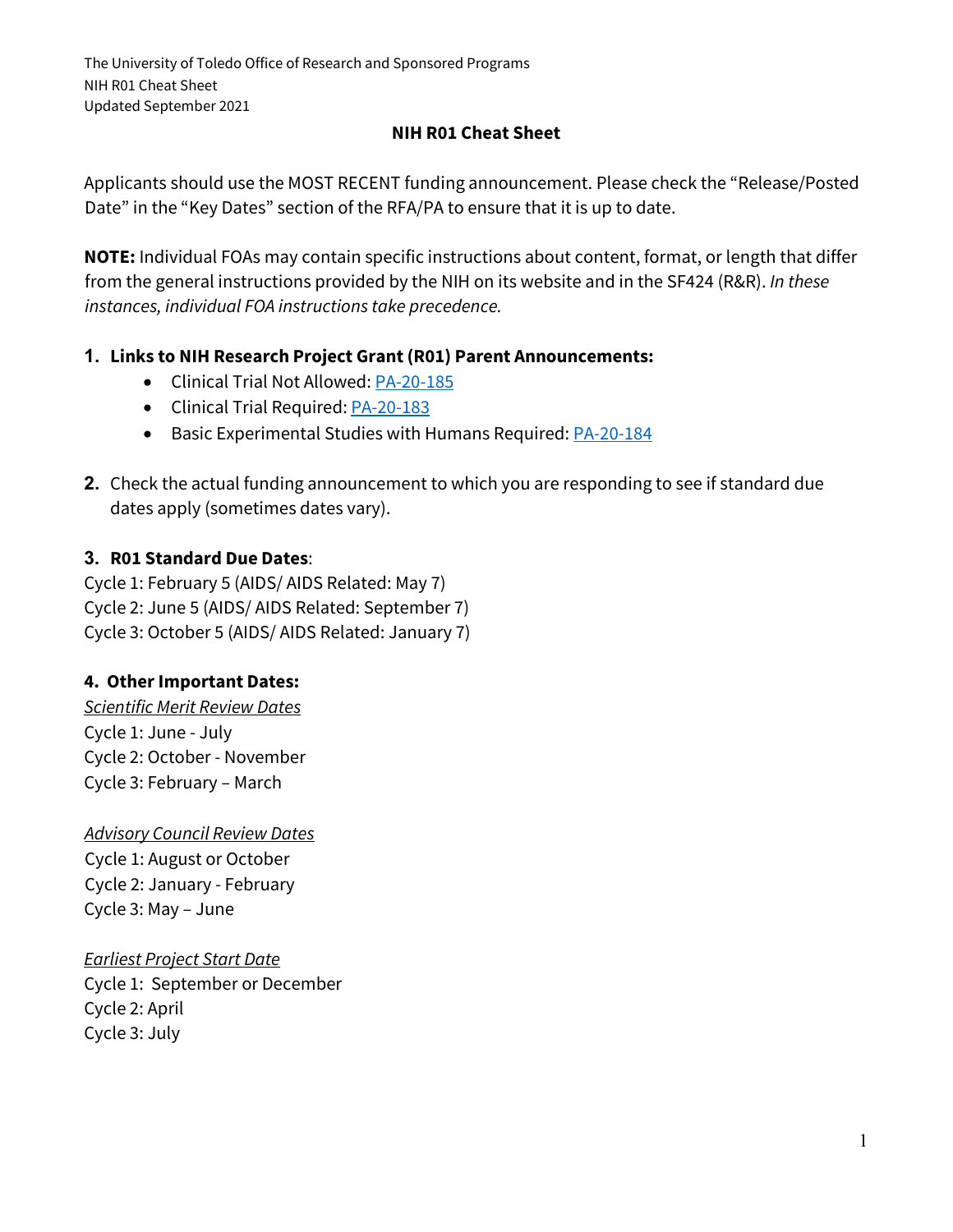- **5.** Check your announcement to see if single or multiple Principal Investigators (PIs) are allowed. For applications designating multiple PDs/PIs, **a Multiple PD/PI Leadership Plan** must be included. For more information about Multiple PD/PIs, please go to http://grants.nih.gov/grants/multi\_pi/faq.htm.
- **6. Purpose:** The Research Project (R01) grant is an award made to support a discrete, specified, circumscribed project to be performed by the named investigator(s) in an area representing the investigator's specific interest and competencies, based on the [mission of the NIH.](http://www.nih.gov/about/mission.htm)
- **7. Budget Information:** Costs appropriate for the project and a project duration of up to five years may be requested. The size and duration of each award will vary. *R01s can be limited in a specific FOA, so it is important that applicants note any budgetary limits indicated in Part 2. Section 2. Award Budget of the FOA.*

Applicants requesting \$500,000 or more in direct costs in any year (excluding consortium F&A) must contact NIH program staff at least 6 weeks before submitting the application and follow the Policy on the Acceptance for Review of Unsolicited Applications that Request \$500,000 or More in Direct Costs as described in the SF 424 (R&R) Application Guide and the [NIH Grants Policy](https://grants.nih.gov/grants/policy/nihgps/HTML5/section_2/2.3.7_policies_affecting_applications.htm#Acceptan)  [Statement.](https://grants.nih.gov/grants/policy/nihgps/HTML5/section_2/2.3.7_policies_affecting_applications.htm#Acceptan) **Individual FOAs may require additional budget information. Review the Application and Submission Information section of the FOA for detailed instructions.**

**8. Title:** Limited to **200 characters** (includes spaces and punctuation marks).

### **9. Project Summary (Abstract):**

- No longer than **30 lines of text**.
- Succinct and accurate description of the proposed work, able to stand on its own (separate from the application). Should be informative to other persons working in the same or related fields and understandable to a scientifically literate reader. Avoid both descriptions of past accomplishments and the use of the first person.
- State the application's broad, long-term objectives and specific aims, making reference to the health relatedness of the project (i.e., relevance to the mission of the agency). Describe the research design and methods for achieving the stated goals. Be sure that the project summary reflects the key focus of the proposed project so that the application can be appropriately categorized. Do not include proprietary, confidential information or trade secrets in the project summary. If the application is funded, the project summary will be entered into an NIH database and made available on the NIH Research Portfolio Online Reporting Tool (RePORT) and will become public information. Note that the "Project Summary/Abstract" attachment is not same as the "Research Strategy" attachment.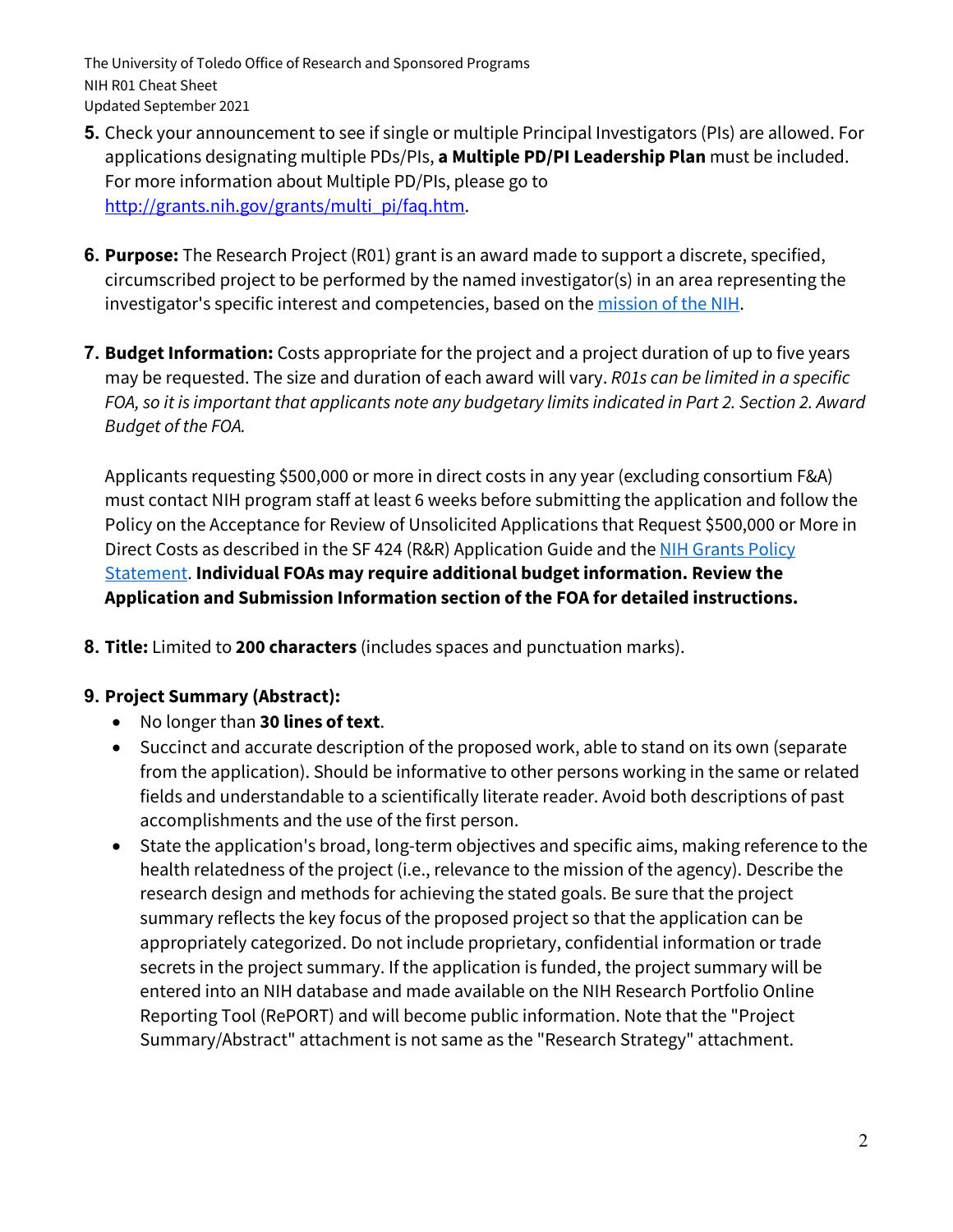### **10. Project Narrative:**

- No more than **3 sentences**.
- Describe the **relevance to public health**: how, in the short or long term, the research would contribute to fundamental knowledge about the nature and behavior of living systems and/or the application of that knowledge to enhance health, lengthen life, and reduce illness and disability. If the application is funded, this public health relevance statement will be combined with the project summary (above) and will become public information.

### **10. Biographical Sketch:**

**NOTE:** The summary below covers applications with due dates before January 25, 2022. For applications due on or after January 25, 2022, please see the updated instructions on the NIH's [website.](https://grants.nih.gov/grants/forms/biosketch.htm) **Use the sample format on the Biographical Sketch Format Page to prepare this section[: http://grants.nih.gov/grants/forms/biosketch.htm](http://grants.nih.gov/grants/forms/biosketch.htm)**

- Each biosketch is limited to **5 pages**, including the table at the top of the first page.
- **Education:** begin with baccalaureate information.
- **"Personal Statement:"** Briefly describe why your experience and qualifications make you particularly **well-suited for your role** on this project.
- You may cite up to **four** publications or research products. You may cite interim research products, which have specific citation requirements. See related [Frequently Asked Questions](http://grants.nih.gov/grants/interim_product_faqs.htm) for more information. (NOT including publications that have been submitted or are in preparation).
- If you are citing NIH-funded studies in your publications section of your biosketch, and if these publications fall under the NIH Public Access Policy (http://publicaccess.nih.gov/), provide the NIH Manuscript Submission reference number (e.g., NIHMS97531) or Pubmed Central reference number or **PMCID** (e.g., PMCID234567). More information can be found here: http://www.nlm.nih.gov/pubs/techbull/so08/so08\_skill\_kit\_pmcid.html.
- The NIH Public Access Policy applies to all peer-reviewed articles accepted for publication on or after April 7, 2008 and onward. See http://publicaccess.nih.gov/ for more details.
- If the PMCID is not yet available because it is in process, then state "PMC Journal In Process." A list of the journals can be found here: [http://publicaccess.nih.gov/submit\\_process\\_journals.htm.](http://publicaccess.nih.gov/submit_process_journals.htm)
- You may provide a URL to a full list of your published work. URL must be to a .gov website. NIH recommends using [My Bibliography.](http://www.ncbi.nlm.nih.gov/books/NBK53595/) Providing a URL to a list of published work is not required.
- **Research Support**: List *selected* ongoing and completed (during the *last three years*) research projects (Federal or non-Federal support). Begin with the projects that are *most relevant* to the research proposed in this application. Briefly indicate the overall goals of the projects and your overall responsibilities. *Do not include number of person months or direct costs.*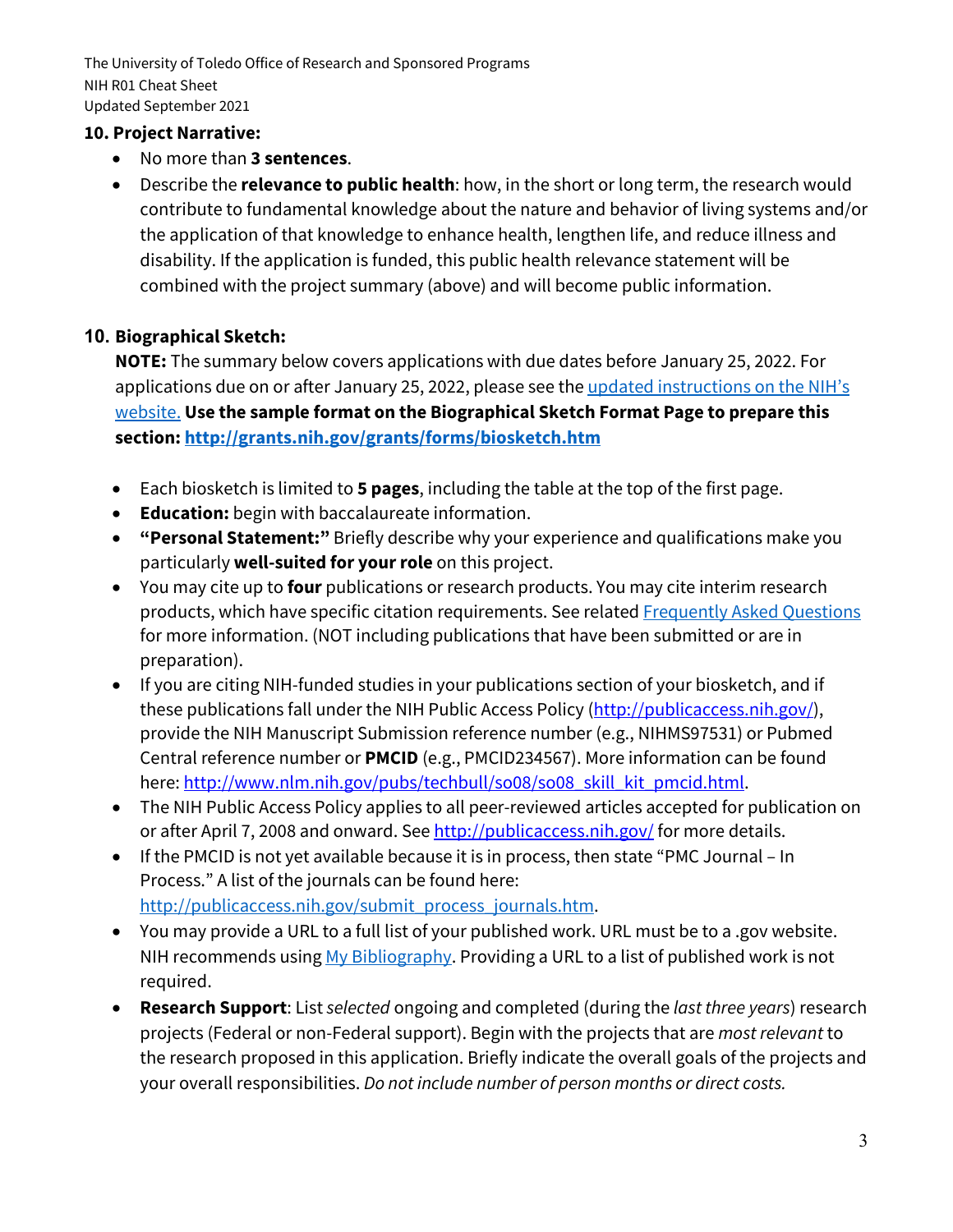### **11. Specific Aims:**

- **1-page limit**. The Specific Aims do NOT count toward your Research Strategy, which has a 12 page limit.
- **Concisely** state the goals of the proposed research.
- Summarize the expected outcomes, including **impact** of research on fields involved.
- **Succinctly** list objectives of proposed research (e.g., to test a hypothesis, create a novel design, solve a specific problem, etc.).

# **12. Research Strategy:**

- Cannot exceed **12 pages** (for R01s; page limits for other grant types will vary. Please see the [NIH Table of Page Limits](https://grants.nih.gov/grants/how-to-apply-application-guide/format-and-write/page-limits.htm) for other grant mechanisms.)
- This section includes three headings: **Significance, Innovation,** and **Approach**.

# **A. Significance:**

- Explain the **importance** of the problem or critical barrier to progress in the field that the proposed project addresses.
- Explain how the proposed project will improve scientific knowledge, technical capability, and/or clinical practice in **one or more broad fields**.
- Describe how the concepts, methods, technologies, treatments, services, or preventative interventions that drive this **field will be changed** if the proposed aims are achieved.

# **B. Innovation:**

- Explain how the application **challenges** and seeks to **shift** current research or clinical practice paradigms.
- Describe any **novel** theoretical concepts, approaches or methodologies, instrumentation or intervention(s) to be developed or used, and any **advantage over existing** methodologies, instrumentation or intervention(s).
- Explain any **refinements, improvements, or new applications** of theoretical concepts, approaches or methodologies, instrumentation or interventions.

# **C. Approach:**

- Include **Preliminary Studies/Progress Report**in "Approach" Section.
- Describe the **overall strategy, methodology, and analyses** to be used to accomplish the specific aims of the project. Include how the data will be collected, analyzed, and interpreted and any resource sharing plans as appropriate.
- Discuss potential problems, alternative strategies, and benchmarks for success anticipated to achieve the aims.
- If the project is in the early stages of development, describe any **strategy to establish feasibility,** and address the management of any **high-risk aspects** of the proposed work.